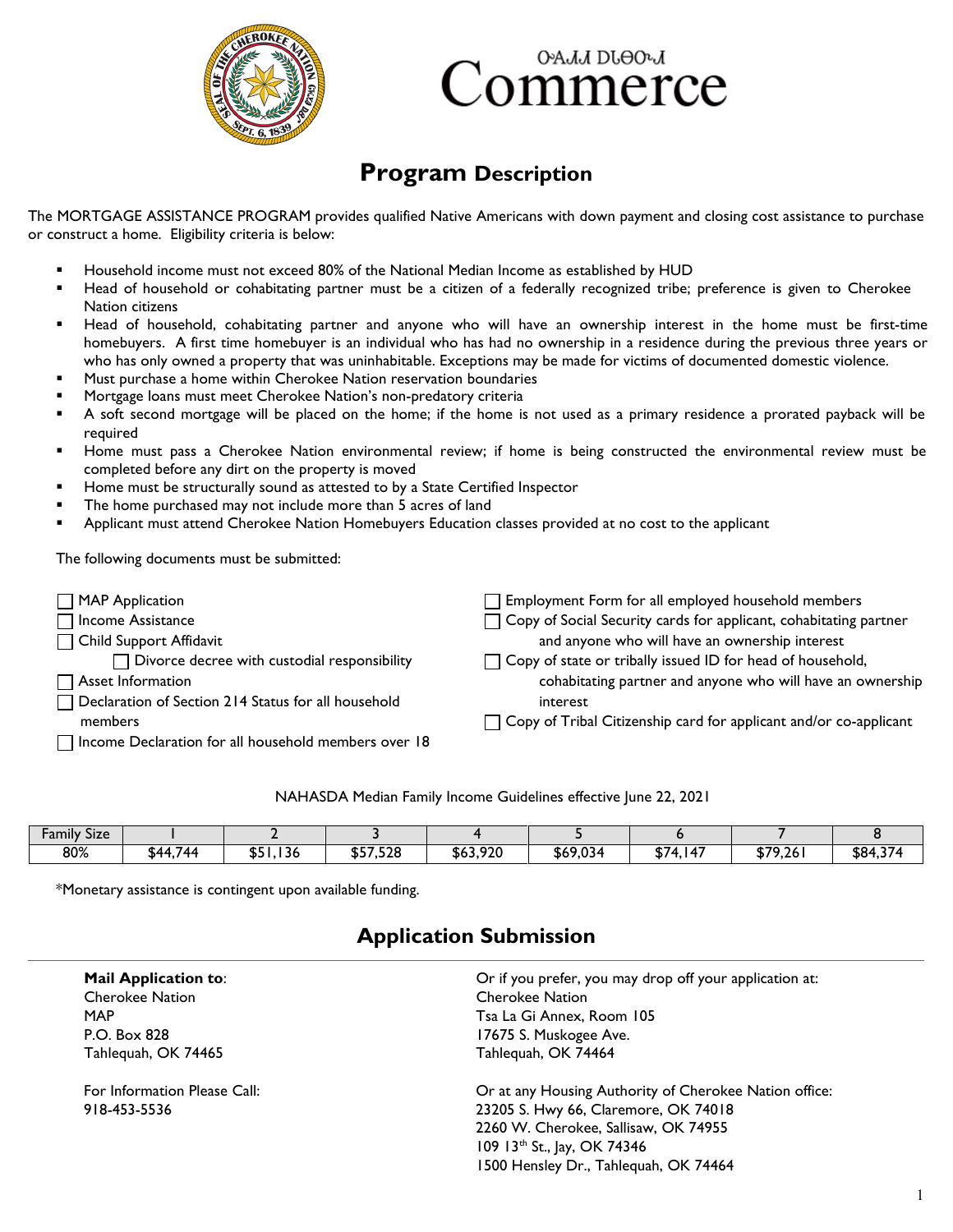

# Commerce

**STAMP**

# **Mortgage Assistance Program**

| <b>APPLICANT INFORMATION</b>                   |             |          |                                   |                   |  |
|------------------------------------------------|-------------|----------|-----------------------------------|-------------------|--|
| Full Legal Name                                |             |          | Date                              | Community         |  |
|                                                |             |          |                                   |                   |  |
| <b>Mailing Address</b>                         |             |          | For Office Use Only: RECEIVED BY: |                   |  |
|                                                |             |          |                                   |                   |  |
| City and State                                 |             | Zip Code | FORWARD TO:                       |                   |  |
|                                                |             |          |                                   |                   |  |
| Main Contact Number/Home/Cell Phone:           | Work Phone: |          | E-mail for all contact purposes:  |                   |  |
|                                                |             |          |                                   |                   |  |
| Closest Relative Not Living in Your Household: |             |          | Home / Cell Phone                 | <b>Work Phone</b> |  |
|                                                |             |          |                                   |                   |  |
| <b>Address</b>                                 |             |          | City / State                      | Zip Code          |  |
|                                                |             |          |                                   |                   |  |
|                                                |             |          |                                   |                   |  |

|                                                                                 |            |         | <b>HOUSEHOLD COMPOSITION</b>      |                           |            |                                                |
|---------------------------------------------------------------------------------|------------|---------|-----------------------------------|---------------------------|------------|------------------------------------------------|
| FULL NAME(S) - All Household Members<br>including yourself: Last, First, Middle | Relation   | Sex M/F | Date of Birth                     | Native<br>American<br>Y/N | List Tribe | Social Security Number<br><b>**REQUIRED***</b> |
|                                                                                 |            |         |                                   |                           |            |                                                |
| $\overline{2}$                                                                  |            |         |                                   |                           |            |                                                |
| 3                                                                               |            |         |                                   |                           |            |                                                |
| 4                                                                               |            |         |                                   |                           |            |                                                |
| 5                                                                               |            |         |                                   |                           |            |                                                |
| 6                                                                               |            |         |                                   |                           |            |                                                |
| 7                                                                               |            |         |                                   |                           |            |                                                |
| 8                                                                               |            |         |                                   |                           |            |                                                |
| Are there family members temporarily absent?                                    | <b>YES</b> | NO.     |                                   |                           |            |                                                |
| Where are they residing?                                                        |            |         | When are they expected to return? |                           |            |                                                |

| TOTAL HOUSEHOLD INCOME |          |           |
|------------------------|----------|-----------|
| <b>GROSS WEEKLY</b>    | WFI FARF | CHII D    |
|                        |          | דם ∩חחווי |

| <b>HOUSEHOLD MEMBER</b>         | <b>EMPLOYER</b>         | <b>GROSS WEEKLY</b><br>WAGES | WELFARE<br><b>TANF</b> | CHILD<br><b>SUPPORT</b><br><b>RECEIVED</b> | SOCIAL<br><b>SECURITY</b><br><b>BENEFITS</b> | UNEMPLOY-<br><b>MENT</b><br><b>BENEFITS</b> | <b>ALL OTHER</b><br><b>INCOME</b> |
|---------------------------------|-------------------------|------------------------------|------------------------|--------------------------------------------|----------------------------------------------|---------------------------------------------|-----------------------------------|
|                                 |                         |                              |                        |                                            |                                              |                                             |                                   |
|                                 |                         |                              |                        |                                            |                                              |                                             |                                   |
|                                 |                         |                              |                        |                                            |                                              |                                             |                                   |
| 4                               |                         |                              |                        |                                            |                                              |                                             |                                   |
| b.                              |                         |                              |                        |                                            |                                              |                                             |                                   |
| Do you currently own your home? | $\Box$ YES $\Box$ NO    |                              |                        |                                            |                                              |                                             |                                   |
| If NO, do you:<br>Rent          | Live with Family/Friend |                              | <b>Rent Payment:</b>   |                                            |                                              |                                             |                                   |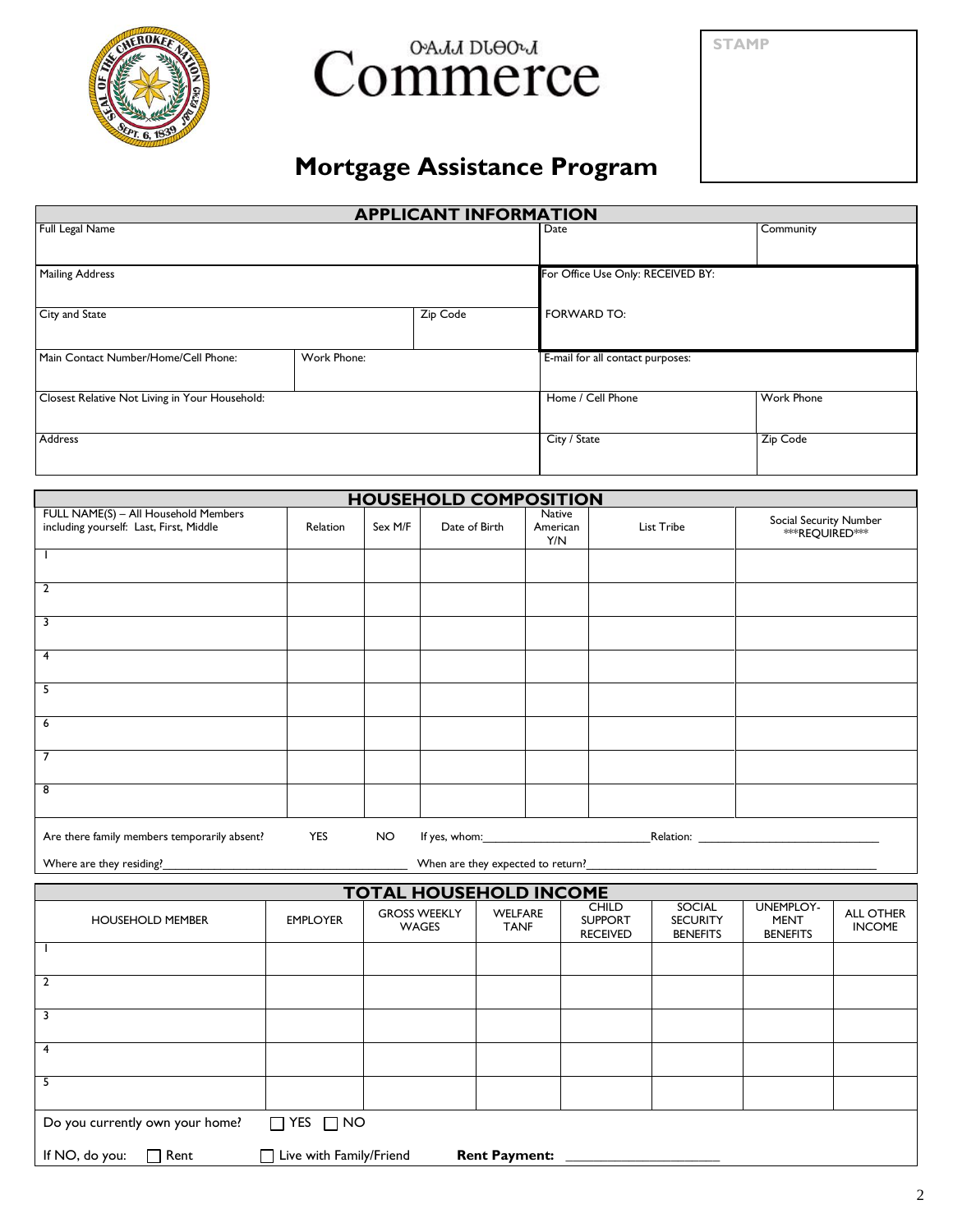|                                                                                                                                                                                                                                                | <b>PREVIOUS PARTICIPATION</b> |           |                              |            |           |  |
|------------------------------------------------------------------------------------------------------------------------------------------------------------------------------------------------------------------------------------------------|-------------------------------|-----------|------------------------------|------------|-----------|--|
| Have you or any member of the household ever received assistance from one or more of the following programs:                                                                                                                                   |                               |           |                              |            |           |  |
| I. Rehab to Home                                                                                                                                                                                                                               | $\Box$ YES                    | $\Box$ NO | 4. Self-Help Housing (SIP)   | $\Box$ YES | $\Box$ NO |  |
| 2. Mutual Help (Indian Home)                                                                                                                                                                                                                   | $\Box$ YES                    | $\Box$ NO | 5. Mortgage Assistance (MAP) | $\Box$ YES | $\Box$ NO |  |
| 3. Water and Sanitation                                                                                                                                                                                                                        | $\Box$ YES                    | $\Box$ NO | 6. Rural Rental Home         | $\Box$ YES | $\Box$ NO |  |
| 4. HIP                                                                                                                                                                                                                                         | $\Box$ YES                    | $\Box$ NO | 7. Other:                    |            |           |  |
| If you have participated in any of the programs, please provide the city and county you received services:                                                                                                                                     |                               |           |                              |            |           |  |
| Do you or your spouse have any relative(s) presently working for, or holding office in the Cherokee Nation, or one of its entities?<br>If YES, please provide name(s) or relative(s), relation, entity, and program:<br>NO.<br>$\Box$ YES<br>П |                               |           |                              |            |           |  |

#### **APPLICANT CERTIFICATION**

Please read before signing this application. In order to receive services, you must meet all eligibility requirements and program funding must be available.

Warning: Section 1001 of Title 18 of the US Code makes it a criminal offense to conceal information from or knowingly and willfully make false or fraudulent statements to any department of agency of the US regarding any matter within its jurisdiction.

I/We certify that the information given on this application is accurate and complete to the best of my/our knowledge. I/We understand that false statements or information are punishable under Federal Law. I/We also understand that false statements or information are grounds for termination of housing assistance. No record will be communicated to anyone or any agency unless requested in writing, either by the applicant or an officer or employee of the housing program or other Federal agency requiring it in the performance of their duties. This application will not be valid unless completely filled out. Incomplete applications will be returned.

I/We certify that any changes in household income or household composition prior to the home purchase will be reported to the Mortgage Assistance Program staff in accordance with NAHASDA regulations Part 24 of the Code of Federal Regulations Subsection 1000.147 (a)2 and (a)4 which state a household's income must meet eligilbity standards at the time of purchase or construction contract is entered. Changes in household income or composition may be reported by contacting the Mortgage Assistance Program at 918-453-5536. Monetary assistance is contingent upon available funding.

I hereby authorize the Cherokee Nation to obtain and review my credit report. My signature below also authorizes the release of account information to and from other financial institutions I have supplied to Cherokee Nation in connection with such evaluation. I understand the processing of this application will require providing my information to the Cherokee Nation. I understand eligibility for Mortgage Assistance is contingent on all occupants meeting program criteria.

I hereby authorize the Cherokee Nation to request any information needed from my Lender/Broker. I hereby authorize my Lender/Broker to provide any and all information requested by the Cherokee Nation, including but not limited to a copy of my credit report, copies of income verifications, employment verifications, credit references (including landlord reference), copies of W-2 forms, tax returns, appraisals, and any other documentation used in processing my mortgage loan.

The information obtained from the Lender/Broker is only to be used in the determination of eligibility for Cherokee Nation programs.

CONSENT: I consent to Cherokee Nation requesting and obtaining income information from the sources listed on this form for the purpose of verifying my eligibility and level of benefits under HUD/Cherokee Nation's assisted housing programs. I understand income information under this consent form cannot be used to deny, reduce, or terminate assistance without first independently verifying what the amount was, whether I actually had access to the funds and when the funds were received. In addition, I must be given an opportunity to contest those determinations.

| Signature of Head of Household      | Date | Signature of Spouse                 | Date |
|-------------------------------------|------|-------------------------------------|------|
| Other Family Member over the age 18 | Date | Other Family Member over the age 18 | Date |

PRIVACY ACT NOTICE: THIS INFORMATION IS TO BE USED BY THE AGENCY COLLECTING IT OR ITS ASSIGNEES IN DETERMINING WHETHER YOU QUALIFY AS A PROSPECTIVE PARTICIPANT OR BORROWER UNDER THE AGENCY'S PROGRAM(S). IT WILL NOT BE DISCLOSED OUTSIDE THIS AGENCY EXCEPT AS REQUIRED AND PERMITTED BY LAW.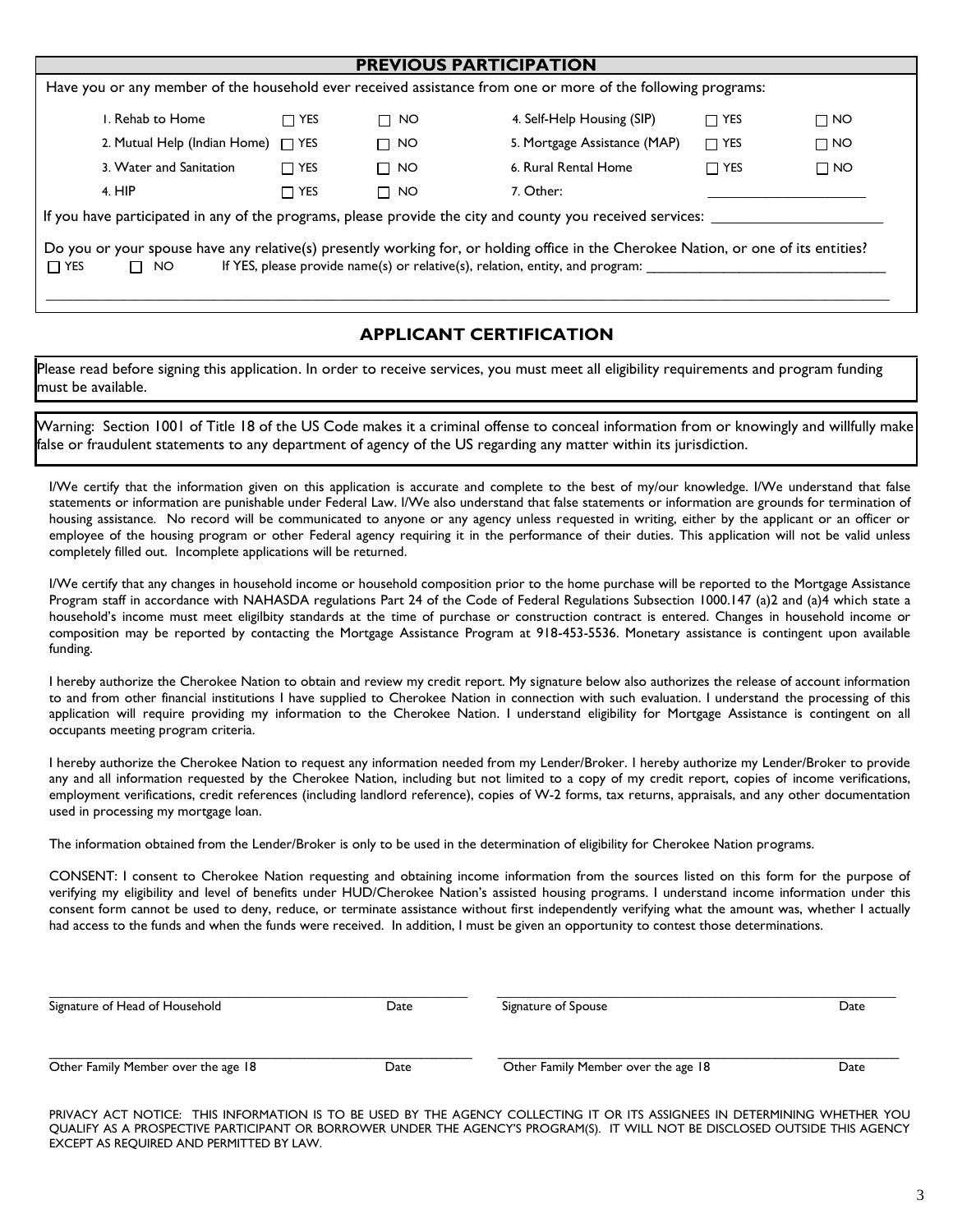



# **Income Assistance Affidavit**

This form must be completed and signed by all household members 18 year of age or older even if no benefits are received.

I certify my household is NOT presently receiving income assistance from the Department of Human Services or Tribal Services, provided by a Native American tribe.

 $\Box$  I certify that my household recieves income assistance as indicated below:

| <b>INCOME ASSISTANCE</b>                              |               |                                                                         |  |  |  |
|-------------------------------------------------------|---------------|-------------------------------------------------------------------------|--|--|--|
| <b>TYPE OF BENEFIT</b>                                | <b>AMOUNT</b> | LIST PERSON(S) RECEIVING BENEFIT AS INDICATED                           |  |  |  |
| <b>SSA</b>                                            | \$            |                                                                         |  |  |  |
| SSI                                                   | \$            |                                                                         |  |  |  |
| VA - VETERANS                                         | \$            |                                                                         |  |  |  |
| <b>TANF</b>                                           | \$            |                                                                         |  |  |  |
| CHILD SUPPORT                                         | \$            |                                                                         |  |  |  |
| AID TO DISABLED                                       | \$            |                                                                         |  |  |  |
| AID TO ELDERLY                                        | \$            |                                                                         |  |  |  |
| <b>GENERAL ASSISTANCE</b>                             | \$            |                                                                         |  |  |  |
| TRIBAL WORK EXPERIENCE                                | \$            |                                                                         |  |  |  |
| UNEMPLOYMENT BENEFIT                                  | \$            |                                                                         |  |  |  |
| OTHER:                                                | \$            |                                                                         |  |  |  |
| <b>EXPLAIN OTHER TYPE OF BENEFIT:</b>                 |               |                                                                         |  |  |  |
| DOES THE STATE PAY SUPPLEMENTAL INSURANCE / MEDICARE? |               | $\sim$<br>IF YES, LIST AMOUNT: \$<br>YES<br><b>NO</b><br>$\blacksquare$ |  |  |  |

**I understand that this affidavit is made as part of the qualification for the Mortgage Assistance Program. Under penalty of perjury, I certify the above representations to be true as of the date shown below in signing the affidavit.** 

|                                                                                | <b>HOUSEHOLD SIGNATURE ATTESTION</b>                                    |                        |  |  |  |
|--------------------------------------------------------------------------------|-------------------------------------------------------------------------|------------------------|--|--|--|
|                                                                                | YOU ARE AUTHORIZED TO FURNISH ALL INFORMATION REQUESTED ON THIS INQUIRY |                        |  |  |  |
| SIGNATURE:                                                                     | DATE:                                                                   | SOCIAL SECURITY NUMBER |  |  |  |
| SIGNATURE:                                                                     | DATE:                                                                   | SOCIAL SECURITY NUMBER |  |  |  |
| SIGNATURE:                                                                     | DATE:                                                                   | SOCIAL SECURITY NUMBER |  |  |  |
| SIGNATURE:                                                                     | DATE:                                                                   | SOCIAL SECURITY NUMBER |  |  |  |
| IF YOU DRAW BENEFITS FROM A DIFFERENT SOCIAL SECURITY NUMBER, LIST THE NUMBER: |                                                                         |                        |  |  |  |
| V.A. CLAIM NUMBER(S):                                                          |                                                                         |                        |  |  |  |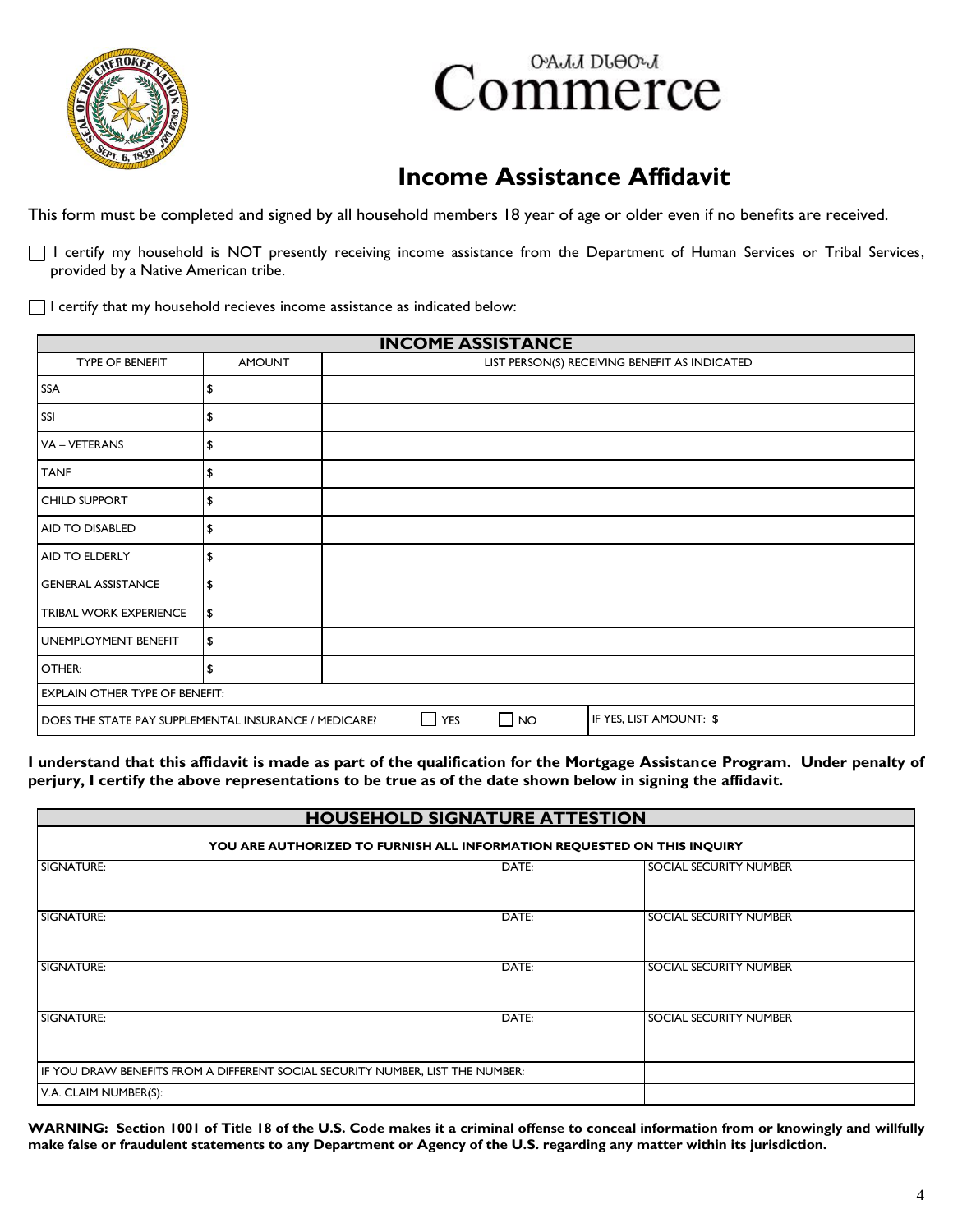



#### **Asset Information**

If you do not have any accounts, assets, own or have any interest in real property, please check the Not Applicable box and sign below: **Not Applicable** 

|                 | <b>DESCRIPTION OF ASSETS</b>                                                                                                                                    |                                                                                                               |                                                |                     |  |  |
|-----------------|-----------------------------------------------------------------------------------------------------------------------------------------------------------------|---------------------------------------------------------------------------------------------------------------|------------------------------------------------|---------------------|--|--|
| <b>CHECK</b>    |                                                                                                                                                                 | <b>TYPE</b>                                                                                                   | <b>BALANCE \$</b>                              |                     |  |  |
|                 | <b>CHECKING</b>                                                                                                                                                 |                                                                                                               |                                                |                     |  |  |
|                 | <b>CHECKING</b>                                                                                                                                                 |                                                                                                               |                                                |                     |  |  |
|                 | <b>SAVINGS</b>                                                                                                                                                  |                                                                                                               |                                                |                     |  |  |
|                 | <b>SAVINGS</b>                                                                                                                                                  |                                                                                                               |                                                |                     |  |  |
|                 | CERTIFICATE OF DEPOSIT (CD)                                                                                                                                     |                                                                                                               |                                                |                     |  |  |
|                 | <b>IRAs</b>                                                                                                                                                     |                                                                                                               |                                                |                     |  |  |
|                 | <b>MUTUAL FUNDS</b>                                                                                                                                             |                                                                                                               |                                                |                     |  |  |
|                 | <b>STOCKS / BONDS</b>                                                                                                                                           |                                                                                                               |                                                |                     |  |  |
|                 | <b>MONEY MARKETS</b>                                                                                                                                            |                                                                                                               |                                                |                     |  |  |
|                 | <b>ANNUITIES</b>                                                                                                                                                |                                                                                                               |                                                |                     |  |  |
|                 | <b>OTHER TYPE:</b>                                                                                                                                              |                                                                                                               |                                                |                     |  |  |
| ETC.)           | <b>REAL PROPERTY (LAND, HOUSE,</b>                                                                                                                              | DO YOU OWN OR CO-OWN (TRUST, JOINT) ANY REAL PROPERTY? □ YES                                                  |                                                | $\Box$<br><b>NO</b> |  |  |
|                 | IF YES, WHERE IS THE PROPERTY LOCATED?                                                                                                                          |                                                                                                               | <b>STATUS:</b><br>(Taxable, Trust, Restricted) |                     |  |  |
| <b>DISPOSED</b> | <b>REAL PROPERTY</b><br><b>TRANSFER?</b>                                                                                                                        | HAVE YOU OWNED OR DISPOSED OF ANY REAL PROPERTY IN THE PAST BY SALE, GIFT, OR<br>$\Box$ YES<br><b>NO</b><br>П |                                                |                     |  |  |
|                 | IF YES, HOW WAS THE PROPERTY DISPOSED OF? PLEASE CHECK ONE OF THE BOXES BELOW.<br>$\square$ SALE<br>□ ASSIGNMENT/TRANSFER/GIFT<br>$\Box$ OTHER<br>□ FORECLOSURE |                                                                                                               |                                                |                     |  |  |
|                 |                                                                                                                                                                 |                                                                                                               |                                                |                     |  |  |
|                 | Signature, Head of Household                                                                                                                                    | <b>Spouse Signature</b><br><b>Date</b>                                                                        |                                                | Date                |  |  |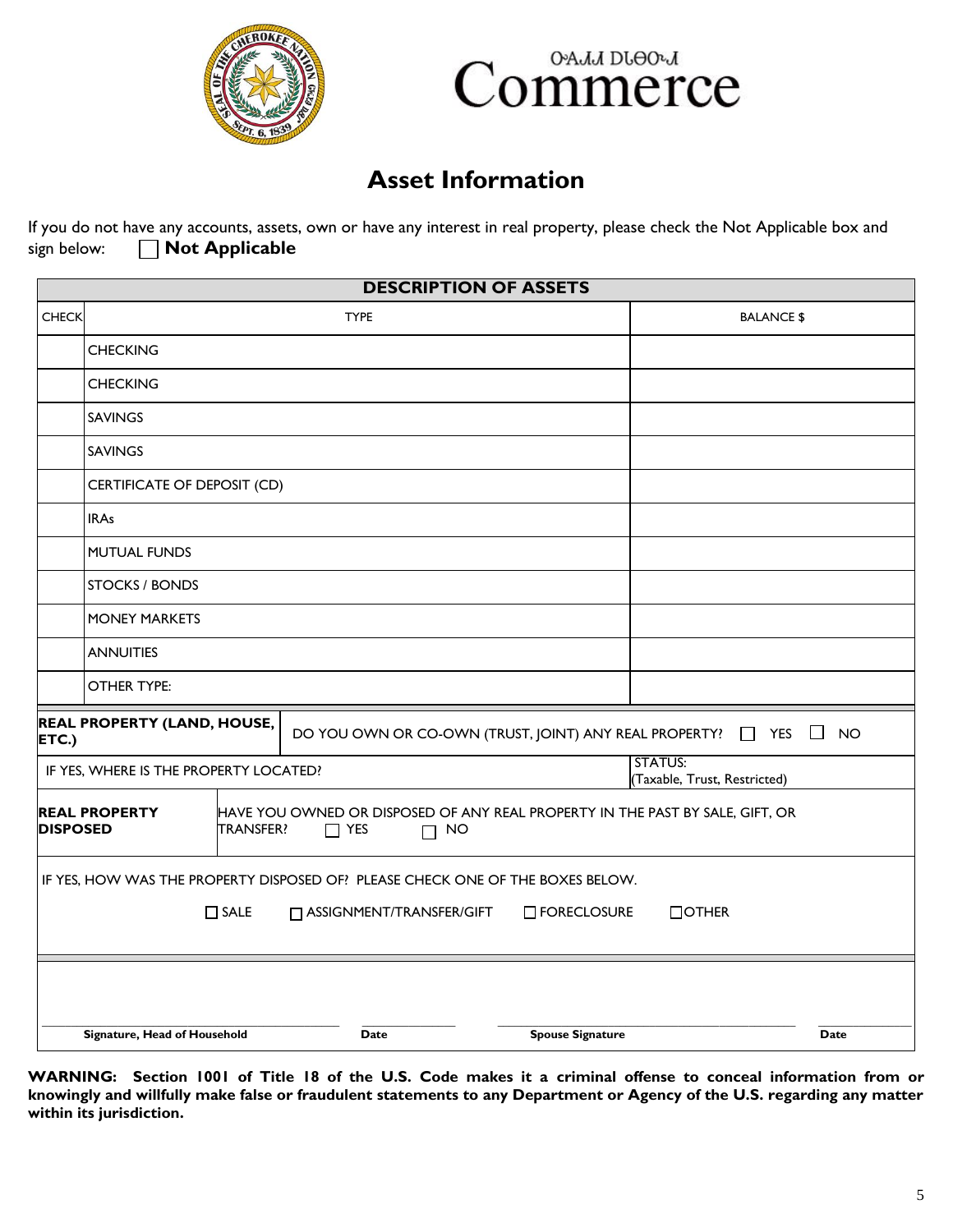![](_page_5_Picture_0.jpeg)

![](_page_5_Picture_1.jpeg)

#### **Employment Form**

**Not Applicable** Self-Employed (include 3 yr taxes)

Complete the top half of this form by listing your employer's name and mailing address. Print your name, social security number and your employer's phone number. Cherokee Nation MAP will contact your employer for employment verification.

| <b>IDENTIFICATION INFORMATION</b>                                          |                                        |  |  |  |  |
|----------------------------------------------------------------------------|----------------------------------------|--|--|--|--|
| NAME OF COMPANY / EMPLOYER                                                 | I PRINT EMPLOYEE'S NAME                |  |  |  |  |
|                                                                            |                                        |  |  |  |  |
| MAILING ADDRESS OF EMPLOYER                                                | I SOCIAL SECURITY NUMBER               |  |  |  |  |
|                                                                            |                                        |  |  |  |  |
| CITY, STATE, AND ZIP CODE                                                  | EMPLOYER'S PHONE NUMBER and FAX NUMBER |  |  |  |  |
|                                                                            |                                        |  |  |  |  |
| HEREBY AUTHORIZE YOU TO FURNISH ALL INFORMATION REQUESTED ON THIS INQUIRY: |                                        |  |  |  |  |
|                                                                            |                                        |  |  |  |  |
|                                                                            |                                        |  |  |  |  |
| <b>SIGNATURE OF APPLICANT</b><br><b>DATE</b>                               |                                        |  |  |  |  |

#### **\*\*\*\*\*\*\*\*\*\*\*\*\*\*\*\*\*\*\*\*\*\*\*\*\*\*\*\*\*\*\*\*\*\*\*\*\*\*\*\*\*\*\*\*\*\*\*\*\*\*\*\*\*\*\*\*\*\*\*\*\*\*\*\*\*\*\*\*\*\*\*\*\*\*\*\*\*\*\*\*\*\*\*\*\*\*\*\*\*\*\*\*\*\*\*\*\*\*\*\*\*\*\*\*\*\*\*\*\*\*\*\*\*\*\*\*\*\*\*\*\*\* This section to be completed by Employer**

| <b>EMPLOYER INFORMATION</b>                                                             |                    |                                               |                                       |  |
|-----------------------------------------------------------------------------------------|--------------------|-----------------------------------------------|---------------------------------------|--|
| PLEASE PROVIDE THE ANTICIPATED GROSS EARNINGS FOR THE NEXT 12 MONTH PERIOD (YEAR) :     |                    |                                               | \$                                    |  |
| YEAR TO DATE TOTAL INCOME:                                                              |                    |                                               | \$                                    |  |
| AVERAGE NUMBER OF HOURS PER PAY PERIOD:                                                 |                    | $\Box$ HOURLY<br>$\Box$ Weekly<br>□ BI-WEEKLY | $\Box$ BI-MONTHLY<br>$\Box$ MONTHLY   |  |
| AVERAGE NUMBER OF HOURS PER WEEK:                                                       |                    | AVERAGE OVERTIME HOURS RECEIVED ANNUALLY:     |                                       |  |
| <b>CURRENT HOURLY PAY RATE (GROSS)</b>                                                  | \$                 |                                               |                                       |  |
| REGULAR FULL TIME<br>PART TIME                                                          | TEMPORARY <b>N</b> | SEASONAL <sup>[1]</sup>                       | CONTRACTUAL <b>IT</b><br>OTHER $\Box$ |  |
| NOTES:                                                                                  |                    |                                               |                                       |  |
| IF TEMPORARY/SEASONAL, INDICATE LAY OFF<br><b>PERIODS:</b>                              |                    |                                               |                                       |  |
| <b>TITLE / POSITION:</b><br><b>DATE OF HIRE:</b>                                        |                    |                                               |                                       |  |
| <b>DATE</b><br><b>SIGNATURE OF AUTHORIZED PERSONNEL</b>                                 |                    |                                               |                                       |  |
| COMPANY MAILING ADDRESS (STREET, CITY, STATE, ZIP)<br>PHONE NUMBER<br><b>FAX NUMBER</b> |                    |                                               |                                       |  |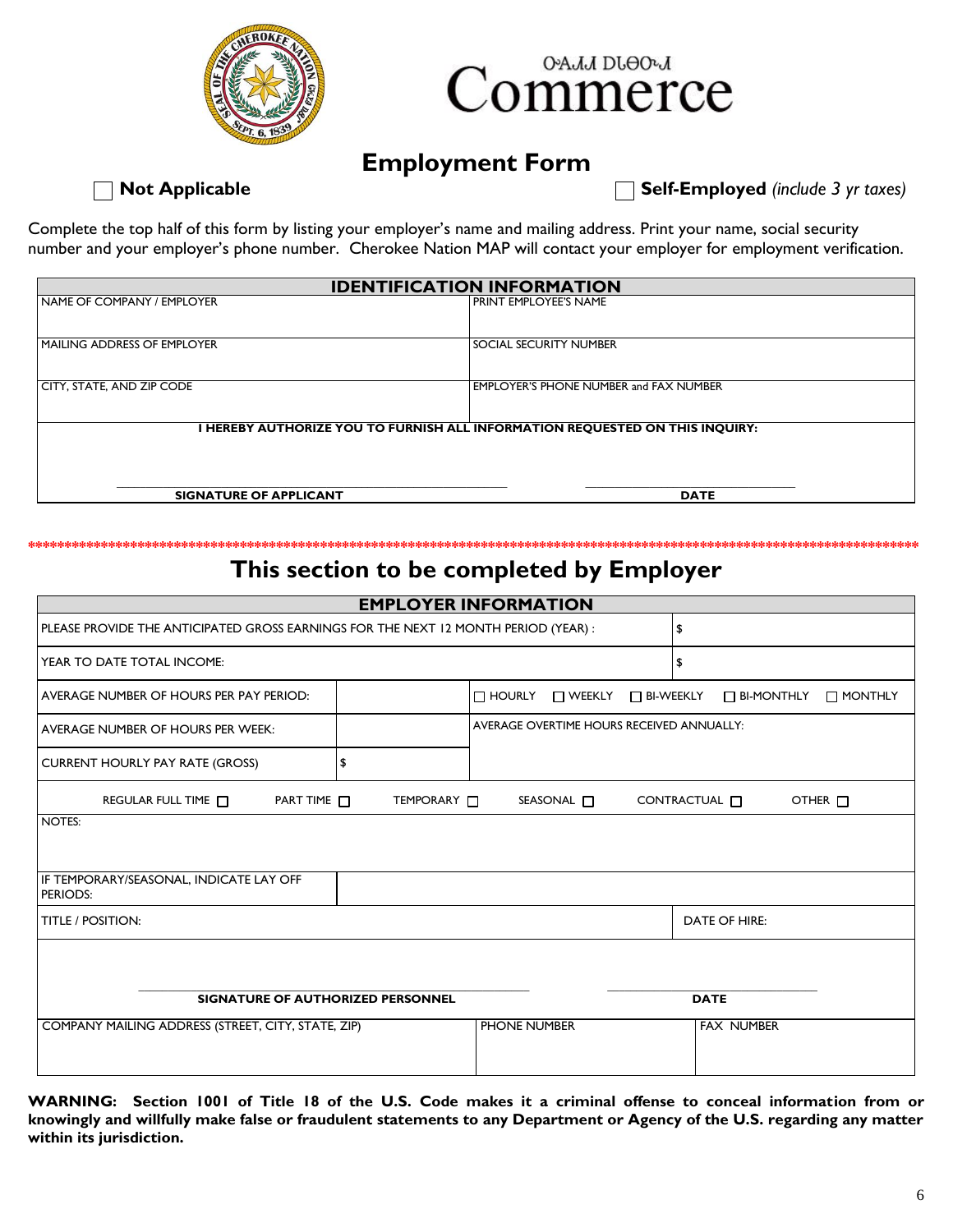![](_page_6_Picture_0.jpeg)

![](_page_6_Picture_1.jpeg)

#### **Employment Form**

**Not Applicable** Self-Employed (*include 3 yr taxes*)

Complete the top half of this form by listing your employer's name and mailing address. Print your name, social security number and your employer's phone number. Cherokee Nation MAP will contact your employer for employment verification.

| <b>IDENTIFICATION INFORMATION</b>                                          |                                        |  |  |  |  |
|----------------------------------------------------------------------------|----------------------------------------|--|--|--|--|
| NAME OF COMPANY / EMPLOYER                                                 | I PRINT EMPLOYEE'S NAME                |  |  |  |  |
|                                                                            |                                        |  |  |  |  |
| MAILING ADDRESS OF EMPLOYER                                                | I SOCIAL SECURITY NUMBER               |  |  |  |  |
|                                                                            |                                        |  |  |  |  |
| CITY, STATE, AND ZIP CODE                                                  | EMPLOYER'S PHONE NUMBER and FAX NUMBER |  |  |  |  |
|                                                                            |                                        |  |  |  |  |
| HEREBY AUTHORIZE YOU TO FURNISH ALL INFORMATION REQUESTED ON THIS INQUIRY: |                                        |  |  |  |  |
|                                                                            |                                        |  |  |  |  |
|                                                                            |                                        |  |  |  |  |
| <b>SIGNATURE OF APPLICANT</b><br><b>DATE</b>                               |                                        |  |  |  |  |

#### **\*\*\*\*\*\*\*\*\*\*\*\*\*\*\*\*\*\*\*\*\*\*\*\*\*\*\*\*\*\*\*\*\*\*\*\*\*\*\*\*\*\*\*\*\*\*\*\*\*\*\*\*\*\*\*\*\*\*\*\*\*\*\*\*\*\*\*\*\*\*\*\*\*\*\*\*\*\*\*\*\*\*\*\*\*\*\*\*\*\*\*\*\*\*\*\*\*\*\*\*\*\*\*\*\*\*\*\*\*\*\*\*\*\*\*\*\*\*\*\*\*\* This section to be completed by Employer**

| <b>EMPLOYER INFORMATION</b>                                                             |                    |                                                 |                                                    |  |
|-----------------------------------------------------------------------------------------|--------------------|-------------------------------------------------|----------------------------------------------------|--|
| PLEASE PROVIDE THE ANTICIPATED GROSS EARNINGS FOR THE NEXT 12 MONTH PERIOD (YEAR):      |                    |                                                 | \$                                                 |  |
| YEAR TO DATE TOTAL INCOME:                                                              |                    |                                                 | \$                                                 |  |
| AVERAGE NUMBER OF HOURS PER PAY PERIOD:                                                 |                    | $\Box$ HOURLY<br>$\Box$ WEEKLY $\Box$ BI-WEEKLY | $\Box$ BI-MONTHLY<br>$\Box$ MONTHLY                |  |
| AVERAGE NUMBER OF HOURS PER WEEK:                                                       |                    | AVERAGE OVERTIME HOURS RECEIVED ANNUALLY:       |                                                    |  |
| <b>CURRENT HOURLY PAY RATE (GROSS)</b>                                                  | \$                 |                                                 |                                                    |  |
| REGULAR FULL TIME<br>PART TIME                                                          | TEMPORARY <b>N</b> | SEASONAL <sub>[</sub>                           | CONTRACTUAL <sub>[1]</sub><br>OTHER <sub>[1]</sub> |  |
| NOTES:                                                                                  |                    |                                                 |                                                    |  |
| IF TEMPORARY/SEASONAL, INDICATE LAY OFF<br>PERIODS:                                     |                    |                                                 |                                                    |  |
| <b>DATE OF HIRE:</b><br><b>TITLE / POSITION:</b>                                        |                    |                                                 |                                                    |  |
| <b>DATE</b><br>SIGNATURE OF AUTHORIZED PERSONNEL                                        |                    |                                                 |                                                    |  |
| PHONE NUMBER<br><b>FAX NUMBER</b><br>COMPANY MAILING ADDRESS (STREET, CITY, STATE, ZIP) |                    |                                                 |                                                    |  |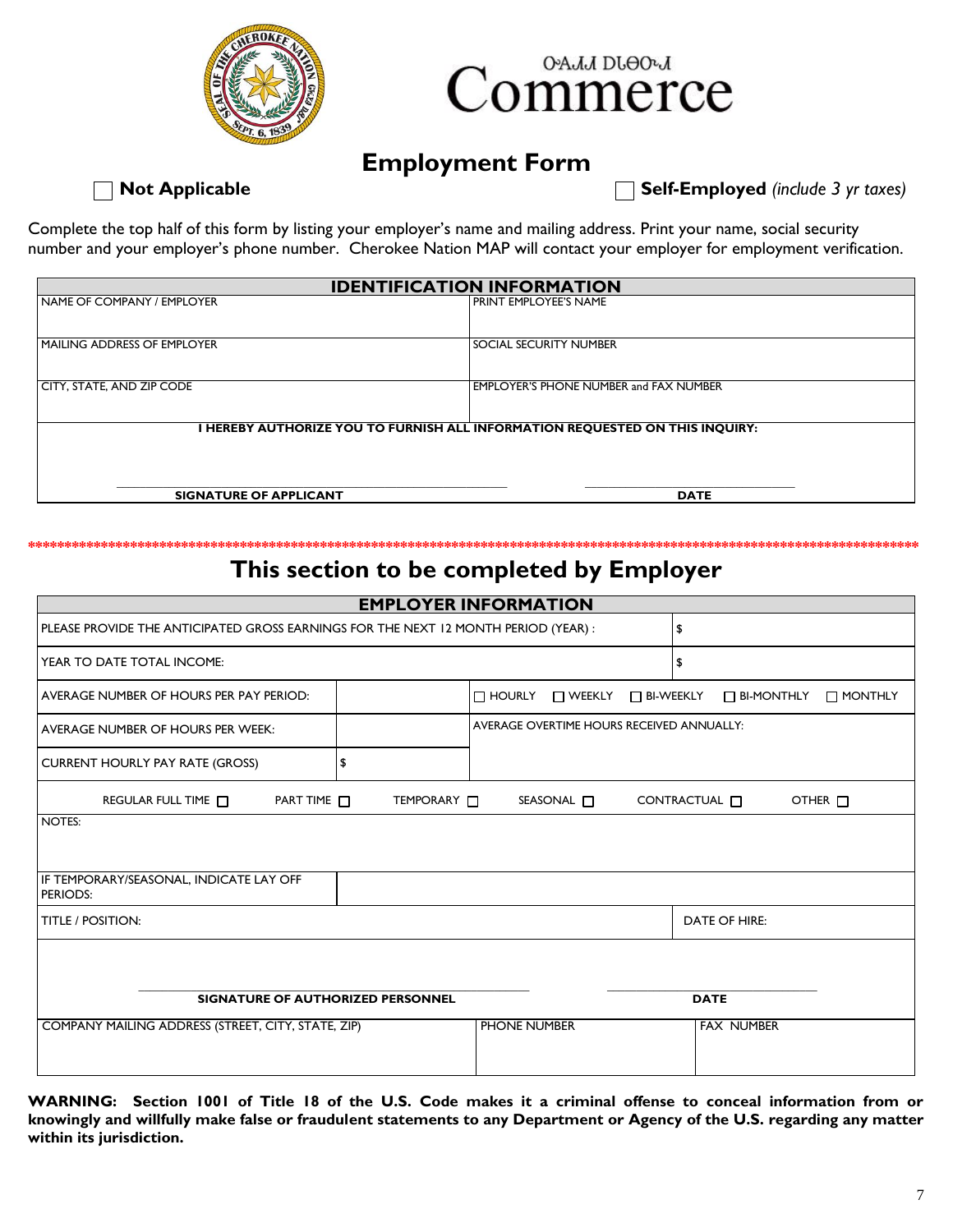![](_page_7_Picture_0.jpeg)

![](_page_7_Picture_1.jpeg)

### **Income Declaration**

This form must be completed by each household member over age 18. All income must be listed below. Please include monetary gifts, money earned from odd jobs (babysitting, mowing, cutting wood, etc.) and formal employment.

You must report any changes to income immediately and furnish all information requested in this affidavit.

 $\Box$  I certify I receive no income from a private employer, odd jobs, unemployment or worker's compensation benefits, TANF, Social Security, Veterans or other governmental/tribal benefit, pension, retirement or annuity benefits, child support or contributions or gifts from anyone outside the home.

 $\Box$  I certify I am not presently employed in any capacity but anticipate becoming employed within the next 12 months.

I certify I am not presently employed but I have accepted a position with \_\_\_\_\_\_\_\_\_\_\_\_\_\_\_\_\_\_\_\_\_\_\_ which will begin on \_\_\_\_\_\_\_\_\_\_. I will be earning \$\_\_\_\_\_\_\_\_\_\_ per \_\_\_\_\_\_\_\_\_\_\_\_*(weekly, monthly, etc.).*

 $\Box$  I certify all income I receive is listed in the table below:

| <b>EMPLOYER</b> | <b>GROSS</b><br><b>WEEKLY</b><br><b>WAGES</b> | <b>WELFARE</b><br><b>TANF</b> | <b>CHILD</b><br><b>SUPPORT</b><br><b>RECEIVED</b> | <b>SOCIAL</b><br><b>SECURITY</b><br><b>BENEFITS</b> | <b>UNEMPLOY-</b><br><b>MENT</b><br><b>BENEFITS</b> | <b>ALL OTHER</b><br><b>INCOME</b> |
|-----------------|-----------------------------------------------|-------------------------------|---------------------------------------------------|-----------------------------------------------------|----------------------------------------------------|-----------------------------------|
|                 |                                               |                               |                                                   |                                                     |                                                    |                                   |
|                 |                                               |                               |                                                   |                                                     |                                                    |                                   |
|                 |                                               |                               |                                                   |                                                     |                                                    |                                   |
|                 |                                               |                               |                                                   |                                                     |                                                    |                                   |
|                 |                                               |                               |                                                   |                                                     |                                                    |                                   |

I understand that this affidavit is made as part of the qualification for the Mortgage Assistance Program. Under penalty of perjury, I certify the above representations to be true as of the date shown below in signing the affidavit.

**\_\_\_\_\_\_\_\_\_\_\_\_\_\_\_\_\_\_\_\_\_\_\_\_\_\_\_\_\_\_\_\_\_\_\_\_\_\_\_ \_\_\_\_\_\_\_\_\_\_\_\_\_\_\_\_\_\_\_\_\_\_\_\_\_\_\_\_\_\_\_\_\_\_\_\_\_\_\_ Print Name Signature**

**Social Security Number Date**

**WARNING: Section 1001 of Title 18 of the U.S. Code makes it a criminal offense to conceal information from or knowingly and willfully make false or fraudulent statements to any Department or Agency of the U.S. regarding any matter within its jurisdiction.**

**\_\_\_\_\_\_\_\_\_\_\_\_\_\_\_\_\_\_\_\_\_\_\_\_\_\_\_\_\_\_\_\_\_\_\_\_\_\_\_ \_\_\_\_\_\_\_\_\_\_\_\_\_\_\_\_\_\_\_\_\_\_\_\_\_\_\_\_\_\_\_\_\_\_\_\_\_\_\_**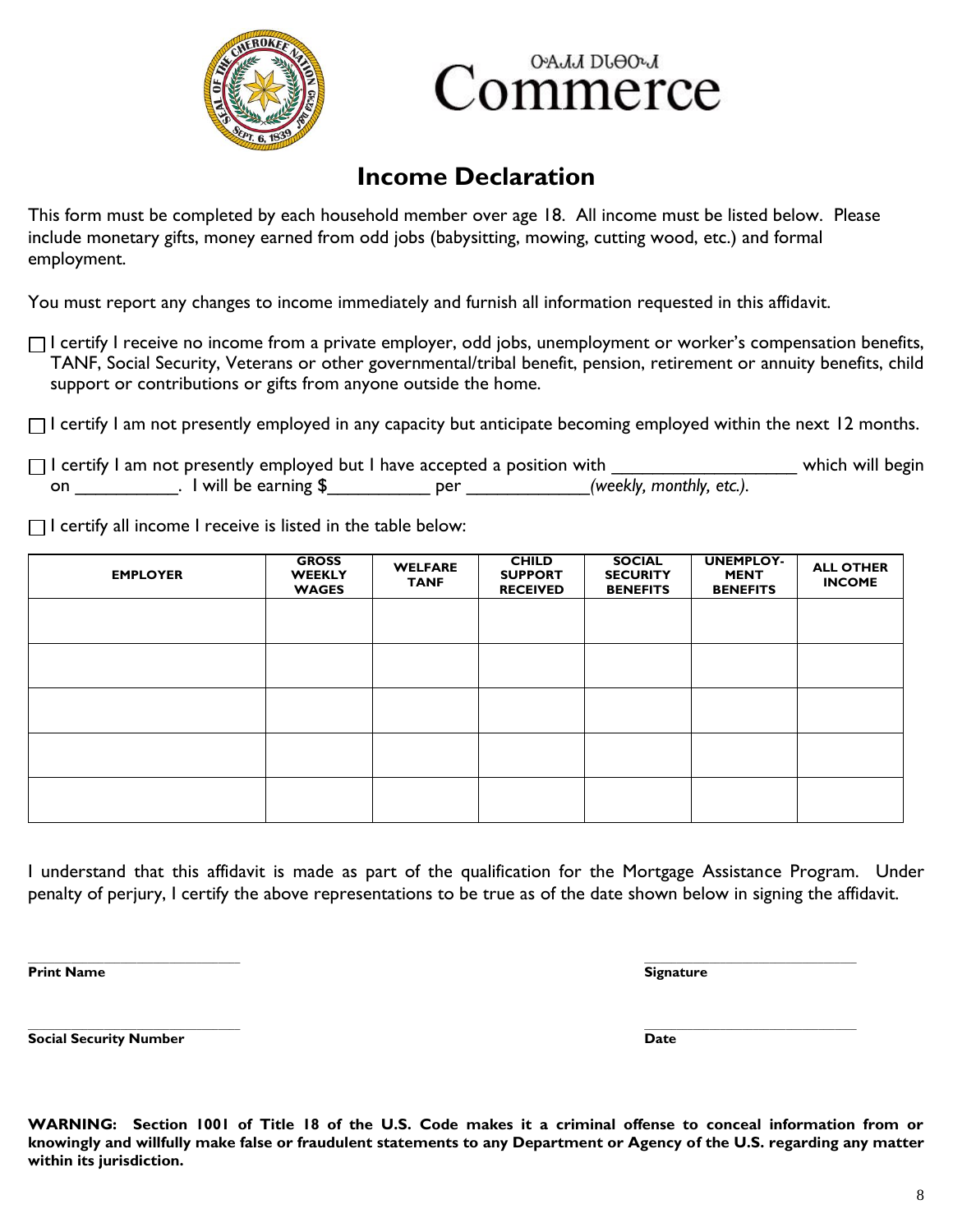![](_page_8_Picture_0.jpeg)

![](_page_8_Picture_1.jpeg)

## **Income Declaration**

This form must be completed by each household member over age 18. All income must be listed below. Please include monetary gifts, money earned from odd jobs (babysitting, mowing, cutting wood, etc.) and formal employment.

You must report any changes to income immediately and furnish all information requested in this affidavit.

 $\Box$  I certify I receive no income from a private employer, odd jobs, unemployment or worker's compensation benefits, TANF, Social Security, Veterans or other governmental/tribal benefit, pension, retirement or annuity benefits, child support or contributions or gifts from anyone outside the home.

 $\Box$  I certify I am not presently employed in any capacity but anticipate becoming employed within the next 12 months.

|    | $\Box$ I certify I am not presently employed but I have accepted a position with |     |                          | which will begin |
|----|----------------------------------------------------------------------------------|-----|--------------------------|------------------|
| on | $\epsilon$ will be earning $\frac{1}{2}$                                         | per | (weekly, monthly, etc.). |                  |

 $\Box$  I certify all income I receive is listed in the table below:

| <b>EMPLOYER</b> | <b>GROSS</b><br><b>WEEKLY</b><br><b>WAGES</b> | <b>WELFARE</b><br><b>TANF</b> | <b>CHILD</b><br><b>SUPPORT</b><br><b>RECEIVED</b> | <b>SOCIAL</b><br><b>SECURITY</b><br><b>BENEFITS</b> | <b>UNEMPLOY-</b><br><b>MENT</b><br><b>BENEFITS</b> | <b>ALL OTHER</b><br><b>INCOME</b> |
|-----------------|-----------------------------------------------|-------------------------------|---------------------------------------------------|-----------------------------------------------------|----------------------------------------------------|-----------------------------------|
|                 |                                               |                               |                                                   |                                                     |                                                    |                                   |
|                 |                                               |                               |                                                   |                                                     |                                                    |                                   |
|                 |                                               |                               |                                                   |                                                     |                                                    |                                   |
|                 |                                               |                               |                                                   |                                                     |                                                    |                                   |
|                 |                                               |                               |                                                   |                                                     |                                                    |                                   |

I understand that this affidavit is made as part of the qualification for the Mortgage Assistance Program. Under penalty of perjury, I certify the above representations to be true as of the date shown below in signing the affidavit.

**\_\_\_\_\_\_\_\_\_\_\_\_\_\_\_\_\_\_\_\_\_\_\_\_\_\_\_\_\_\_\_\_\_\_\_\_\_\_\_ \_\_\_\_\_\_\_\_\_\_\_\_\_\_\_\_\_\_\_\_\_\_\_\_\_\_\_\_\_\_\_\_\_\_\_\_\_\_\_ Print Name Signature**

**Social Security Number Date**

**\_\_\_\_\_\_\_\_\_\_\_\_\_\_\_\_\_\_\_\_\_\_\_\_\_\_\_\_\_\_\_\_\_\_\_\_\_\_\_ \_\_\_\_\_\_\_\_\_\_\_\_\_\_\_\_\_\_\_\_\_\_\_\_\_\_\_\_\_\_\_\_\_\_\_\_\_\_\_**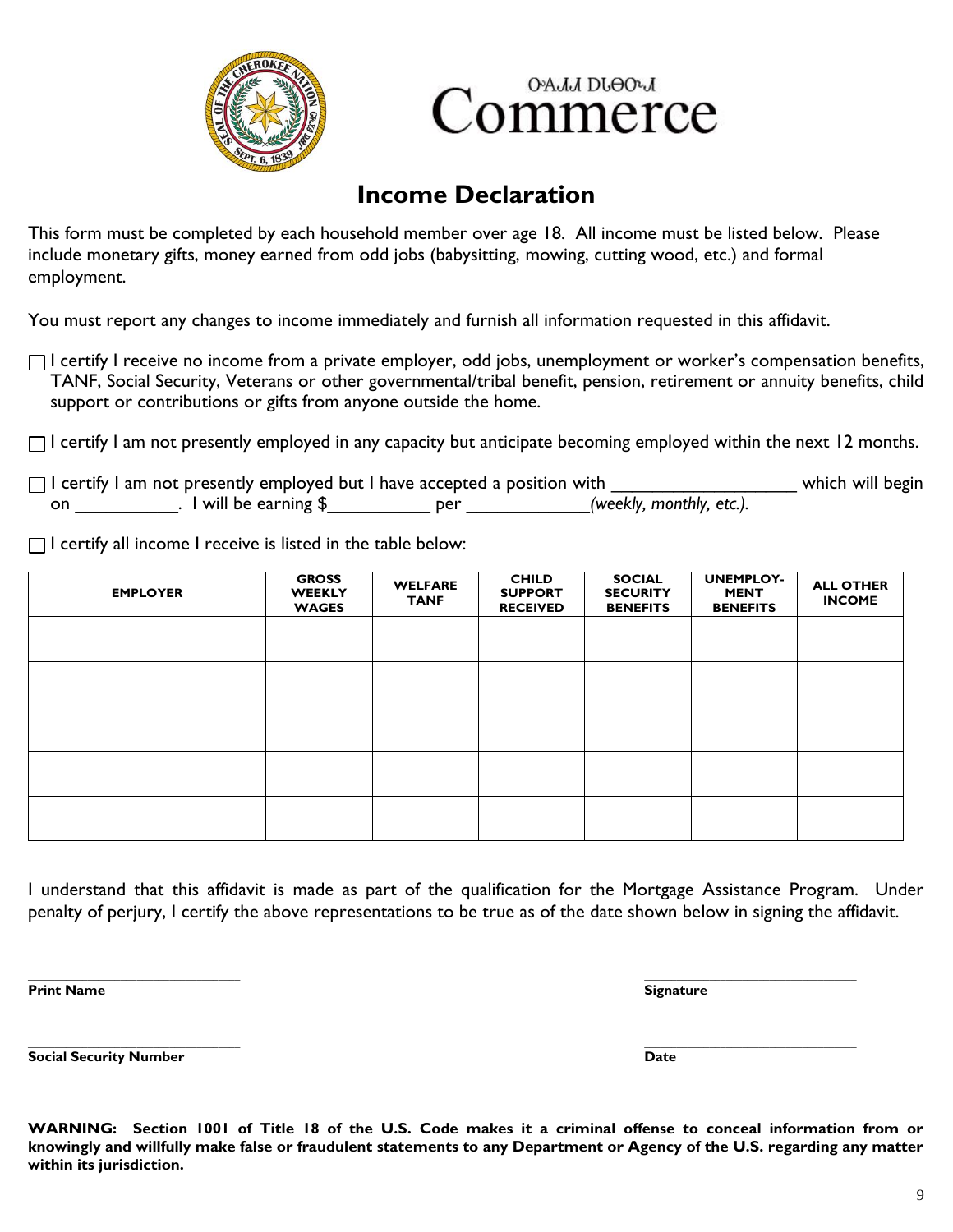![](_page_9_Picture_0.jpeg)

![](_page_9_Picture_1.jpeg)

## **Child Support Affidavit**

This document must be signed, even if it's not applicable.

Please mark the applicable boxes:

Not Applicable, I certify I am not divorced or separated with children.

□ I do hereby swear I am the sole custodial parent of the following children and know of no court custodial matters regarding said child/children, as listed below.

I certify that my household  $\Box$  is or  $\Box$  is not presently receiving any child support as listed in the table below.

| <b>CHILD IDENTIFICATION and SUPPORT</b>                                                 |                      |            |                              |    |                                                 |
|-----------------------------------------------------------------------------------------|----------------------|------------|------------------------------|----|-------------------------------------------------|
| <b>NAME OF CHILD</b>                                                                    | <b>DATE OF BIRTH</b> | <b>AGE</b> | NAME OF NON-CUSTODIAL PARENT |    | Do you<br>receive Child<br>Support?<br>YES / NO |
|                                                                                         |                      |            |                              |    |                                                 |
|                                                                                         |                      |            |                              |    |                                                 |
|                                                                                         |                      |            |                              |    |                                                 |
|                                                                                         |                      |            |                              |    |                                                 |
|                                                                                         |                      |            |                              |    |                                                 |
|                                                                                         |                      |            |                              |    |                                                 |
|                                                                                         |                      |            |                              |    |                                                 |
|                                                                                         |                      |            |                              |    |                                                 |
| I DO HEREBY SWEAR AND AFFIRM I AM SEPARATED FROM:                                       |                      |            | (Name)                       |    |                                                 |
| I HAVE $\Box$ , HAVE NOT $\Box$ , FILED FOR A DIVORCE OR LEGAL SEPARATION FROM: $\vert$ |                      | (Name)     |                              |    |                                                 |
| I AM DIVORCED FROM (Please submit Divorce Decree):                                      |                      | (Name)     |                              |    |                                                 |
| TOTAL AMOUNT OF CHILD SUPPORT OR ALIMONY RECEIVED MONTHLY:                              |                      |            |                              | \$ |                                                 |

I understand that this affidavit is made as part of the qualification for the Mortgage Assistance Program. Under penalty of perjury, I certify the above representations to be true as of the date shown below in signing the affidavit.

| <b>APPLICANT SIGNATURE</b>                                              |       |                               |  |  |
|-------------------------------------------------------------------------|-------|-------------------------------|--|--|
| YOU ARE AUTHORIZED TO FURNISH ALL INFORMATION REQUESTED ON THIS INQUIRY |       |                               |  |  |
| SIGNATURE:                                                              | DATE: | <b>SOCIAL SECURITY NUMBER</b> |  |  |
| SIGNATURE:                                                              | DATE: | <b>SOCIAL SECURITY NUMBER</b> |  |  |